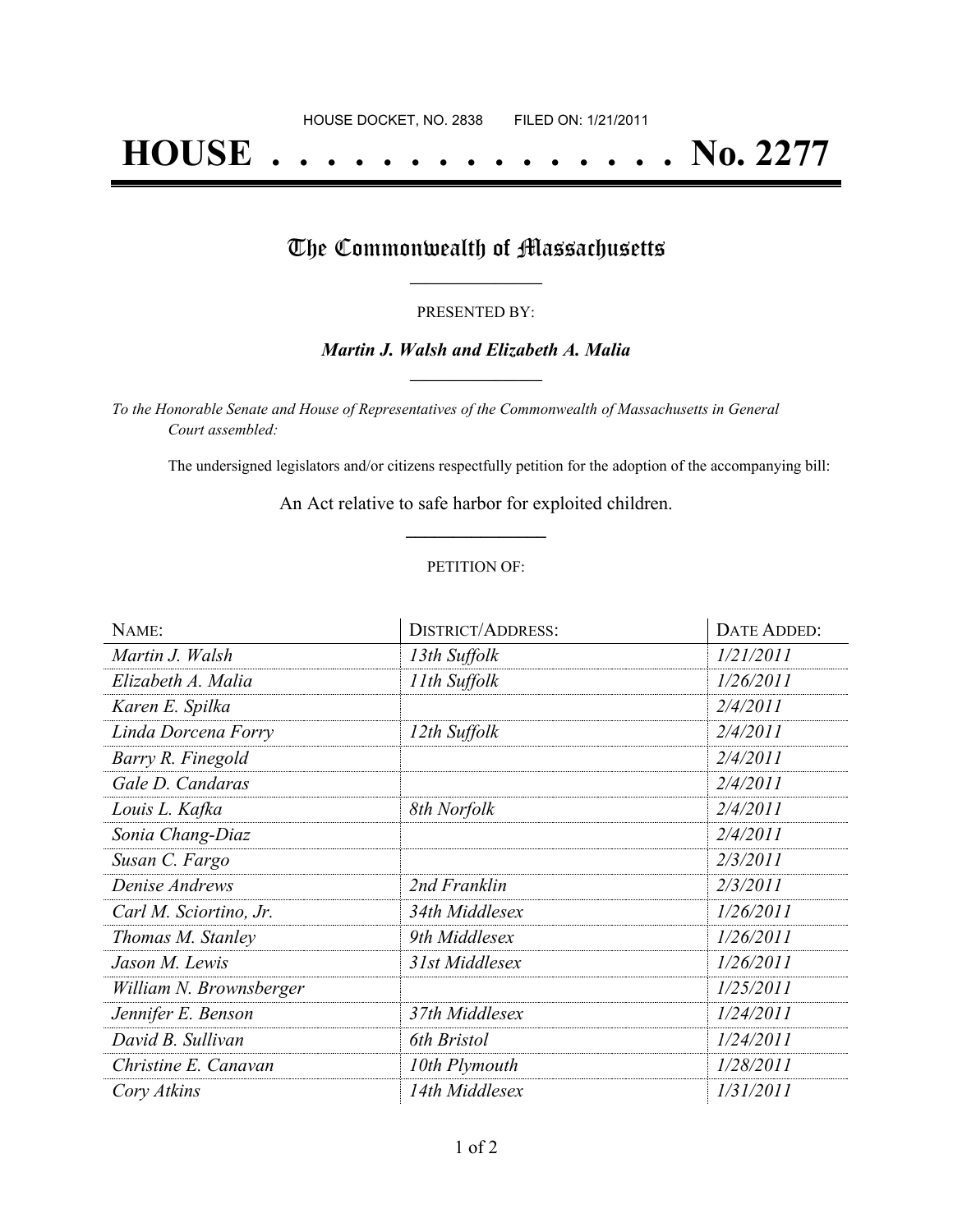| Carlo Basile          | 1st Suffolk    | 1/31/2011       |
|-----------------------|----------------|-----------------|
| Ruth B. Balser        | 12th Middlesex | <i>2/1/2011</i> |
| Gloria L. Fox         | 7th Suffolk    | 2/1/2011        |
| James J. Dwyer        | 30th Middlesex | 2/1/2011        |
| Bradley H. Jones, Jr. | 20th Middlesex | 2/1/2011        |
| Sean Garballey        | 23rd Middlesex | 2/1/2011        |
| Steven A. Tolman      |                | 2/1/2011        |
| Jennifer L. Flanagan  |                | 2/3/2011        |
| George T. Ross        | 2nd Bristol    | 2/3/2011        |
| Carlos Henriquez      | 5th Suffolk    | 2/3/2011        |
| Alice K. Wolf         | 25th Middlesex | 2/3/2011        |
| Carolyn C. Dykema     | 8th Middlesex  | 2/3/2011        |
| Kay Khan              | 11th Middlesex | 2/4/2011        |
| Denise Provost        | 27th Middlesex | 2/4/2011        |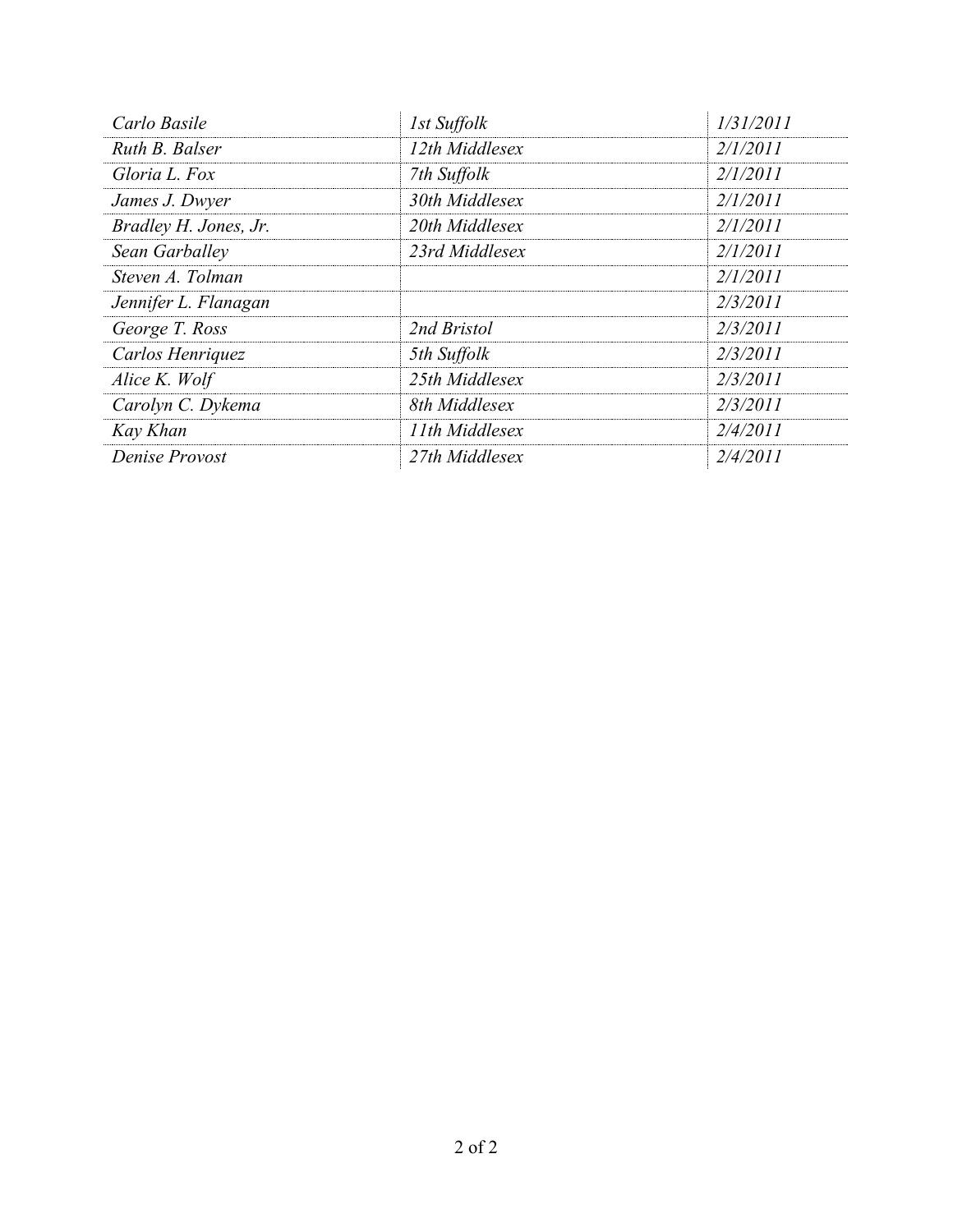#### HOUSE DOCKET, NO. 2838 FILED ON: 1/21/2011

## **HOUSE . . . . . . . . . . . . . . . No. 2277**

By Representatives Walsh of Boston and Malia of Boston, a petition (accompanied by bill, House, No. 2277) of Martin J. Walsh, Elizabeth A. Malia and others relative to the protection of children under the age of 18 who have been subject to sexual exploitation. The Judiciary.

### The Commonwealth of Massachusetts

**\_\_\_\_\_\_\_\_\_\_\_\_\_\_\_ In the Year Two Thousand Eleven \_\_\_\_\_\_\_\_\_\_\_\_\_\_\_**

An Act relative to safe harbor for exploited children.

Be it enacted by the Senate and House of Representatives in General Court assembled, and by the authority *of the same, as follows:*

| $\mathbf{1}$   | SECTION 1: Chapter 119 of the General Laws is hereby amended by inserting after            |
|----------------|--------------------------------------------------------------------------------------------|
| 2              | section 39J the following section:                                                         |
| 3              | Section 39K. Definitions, as used in sections 39L through 39M:                             |
| $\overline{4}$ | (a) The term "sexually exploited child" means any person under the age of 18 who has       |
| 5              | been subject to sexual exploitation because he or she:                                     |
| 6              | (1) is the victim of the crime of sex trafficking as defined in 22 United States Code 7105 |
| 7              | (2) engages in any act as defined in chapter 272 section 53A of the General Laws           |
| 8              | (3) is a victim of the crime, whether or not prosecuted, of inducing a minor into          |
| 9              | prostitution as defined by chapter 272 section 4A of the General Laws                      |
| 10             | $(4)$ engages in acts or conduct described in chapter 272 section 53 $(a)$ of the General  |
| 11             | Laws.                                                                                      |
|                |                                                                                            |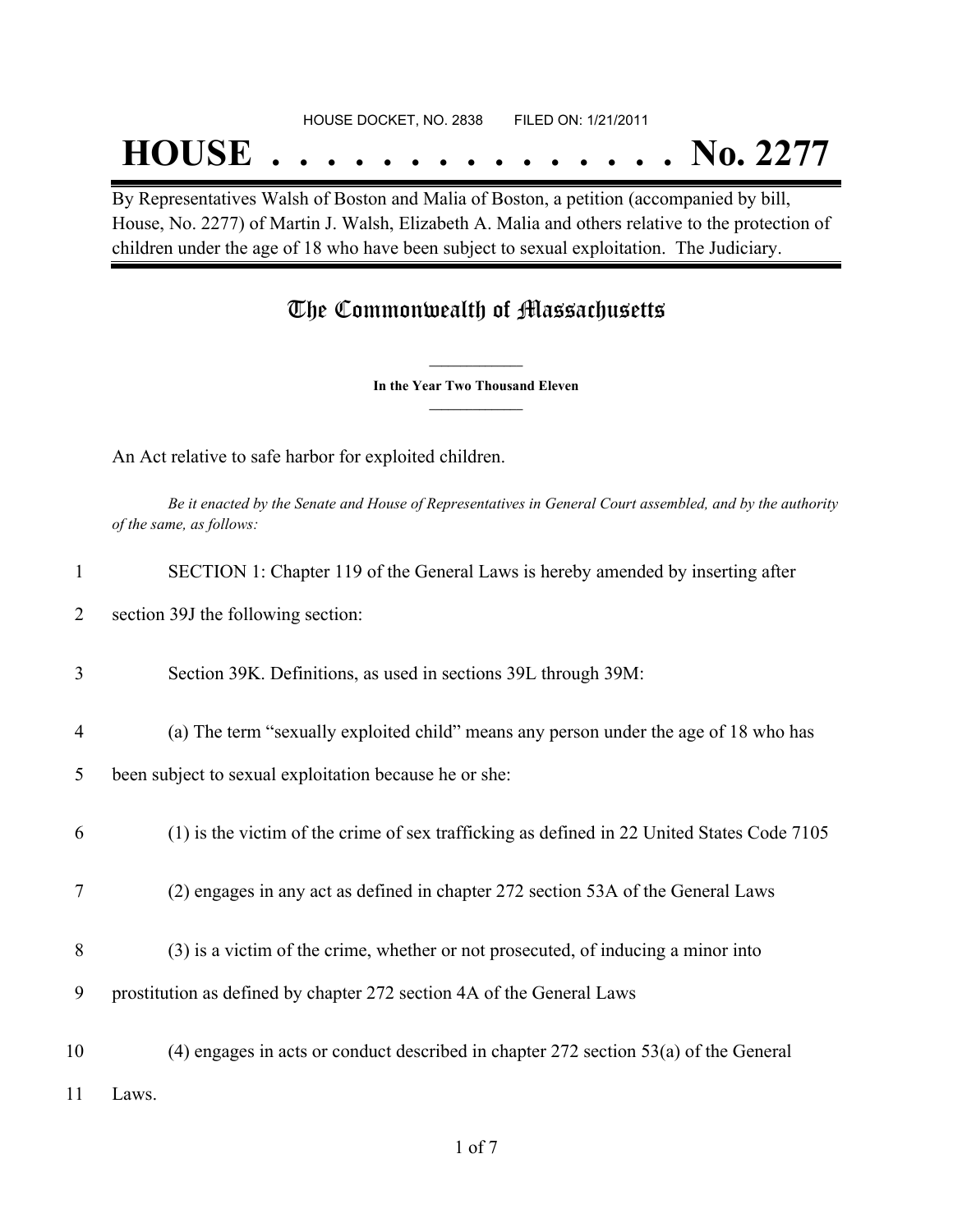| (b) The term "appropriate services" means the assessment, planning and care provided by            |
|----------------------------------------------------------------------------------------------------|
| a state agency or non-governmental organization or entity, provided however that such agency,      |
| organization or entity has expertise in providing services to sexually exploited children in       |
| accordance with such regulations that the department of children and families may promulgate or    |
| policies of said department. These services may be provided through congregate care facilities,    |
| whether publicly or privately funded, emergency residential assessment services, family based      |
| foster care or in the community. These services shall include food, clothing, medical care,        |
| counseling and appropriate crisis intervention services.                                           |
| (c) The term "advocate" means an employee of the service providers referred to in                  |
| section (b) of this section or similar employee of the department of children and families who has |
| been trained to work and advocate for the needs of sexually exploited children.                    |
| SECTION 2: Chapter 119 of the General Laws is hereby amended by inserting after                    |
|                                                                                                    |
| section 39K the following section:                                                                 |
| Section 39L. In any delinquency or criminal proceeding against a sexually exploited child          |
| alleging that the defendant violated section $53(a)$ or $53A(a)$ of chapter 272, there shall be a  |
| presumption that the matter should be handled instead as a proceeding under section 24 or 39E of   |
| chapter 119. Upon the motion of the defendant, or as raised sua sponte by the Court, the Court     |
| shall hold a hearing at which the prosecuting district attorney's office, the defendant, and other |
| agencies or persons with relevant information may be heard to determine whether the matter         |
| shall proceed as a delinquency or criminal proceeding, or whether the delinquency or criminal      |
| proceeding should be dismissed and in its stead the Court should institute a child in need of      |
|                                                                                                    |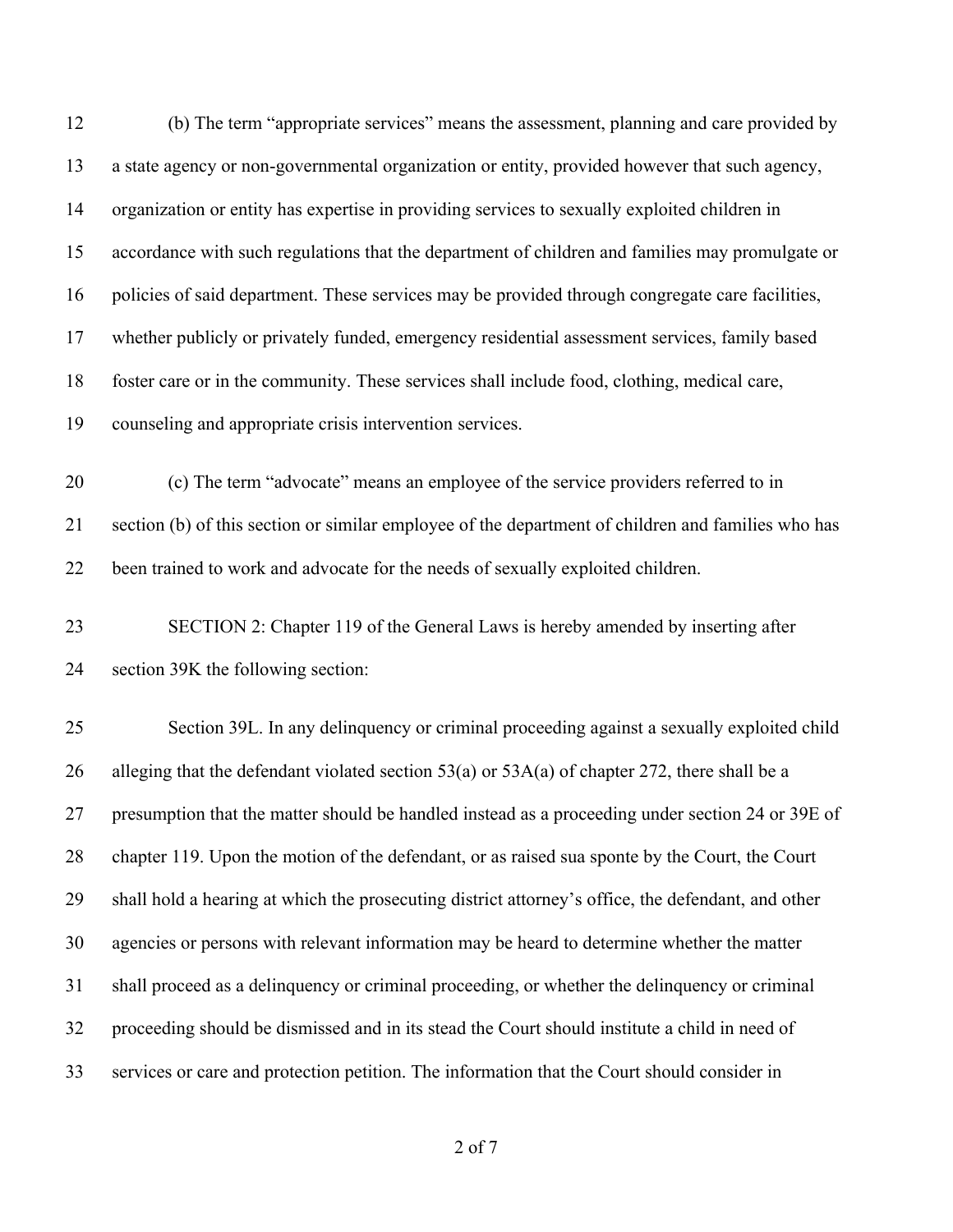determining whether the presumption is rebutted should include, but not be limited to: whether child has been previously found to have committed an offense pursuant to section 53A(a) of chapter 272 or, has been previously convicted or adjudicated delinquent under section 53A(a) of chapter 272 and committed to the department of youth services; or, has previously engaged in conduct that, if proved, would constitute a violation of section 53A of chapter 272; or, has previously refused or been unable to cooperate with services offered under section 51B of chapter 119; and, the Court should consider the child's need for services that may be provided by department of children and families or any non-governmental organization that provides services to such children, and the protection of society from the conduct that forms the basis for the proceeding. Whether to continue with the delinquency or criminal proceeding, or to dismiss said proceeding and proceed with a child in need of services or care and protection proceeding shall be within the court's discretion. The necessary findings of fact to support the decision shall be reduced to writing and made part of the court record. If, during the pendency of a child in need of services or care and protection proceeding initiated under this section, the child is not in substantial compliance with a lawful order of the court, or fails to comply with the guidance and services of the department or any designated non-governmental service provider, the court may, in its discretion, vacate the dismissal of the delinquency or criminal proceeding and restore that proceeding to the docket for trial or further proceedings in accordance with the regular course of such proceedings.

 SECTION 3: Chapter 119 of the General Laws is hereby amended by inserting after section 39L the following section:

Section 39M. Services for exploited children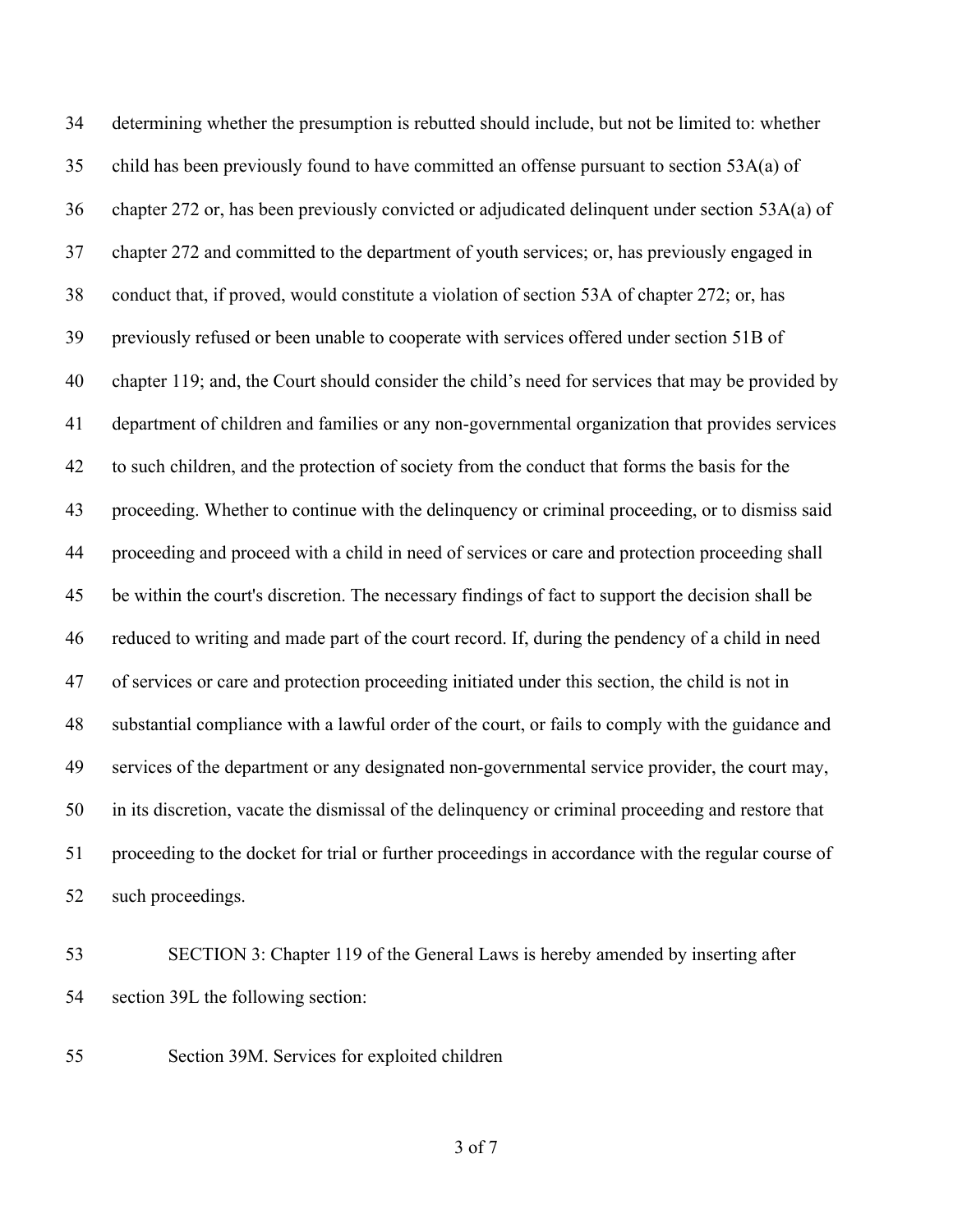(a) Notwithstanding any inconsistent provision of law, the department of children and families shall promulgate regulations and shall provide for the child welfare services needs of sexually exploited children and to the extent that funds are available ensure appropriate services to serve sexually exploited children are available to children residing in the state at the time they are taken into custody by law enforcement, or are identified by the department of children and families as a sexually exploited child, and for the duration of any legal proceeding or proceeding in which they are either the complaining witness, defendant, or the subject child. Further, a sexually exploited child shall have access to an advocate as defined in section 39K (c). The advocate or a member of the multi-disciplinary service team as referenced in section 51D of chapter 119 shall accompany the child to all court appearances and will serve as a liaison between the service providers and the court.

 (b) All of the services created under this article may, to the extent possible provided by law, be available to all sexually exploited children whether they are accessed voluntarily, through a court proceeding under this chapter, or through a referral.

 (c) In determining the need for and capacity of the services created under this section, the department of children and families shall recognize that sexually exploited youth have separate and distinct service needs according to gender and, where the department of children and families determines that the need exists, to the extent that funds are available, appropriate services shall be made available, while ensuring that an appropriate continuum of services exists.

 (d) The commissioner of the department of children and families may, to the extent that funds are available, in conjunction with local law enforcement officials, contract with appropriate non-governmental organizations or entities with experience working with sexually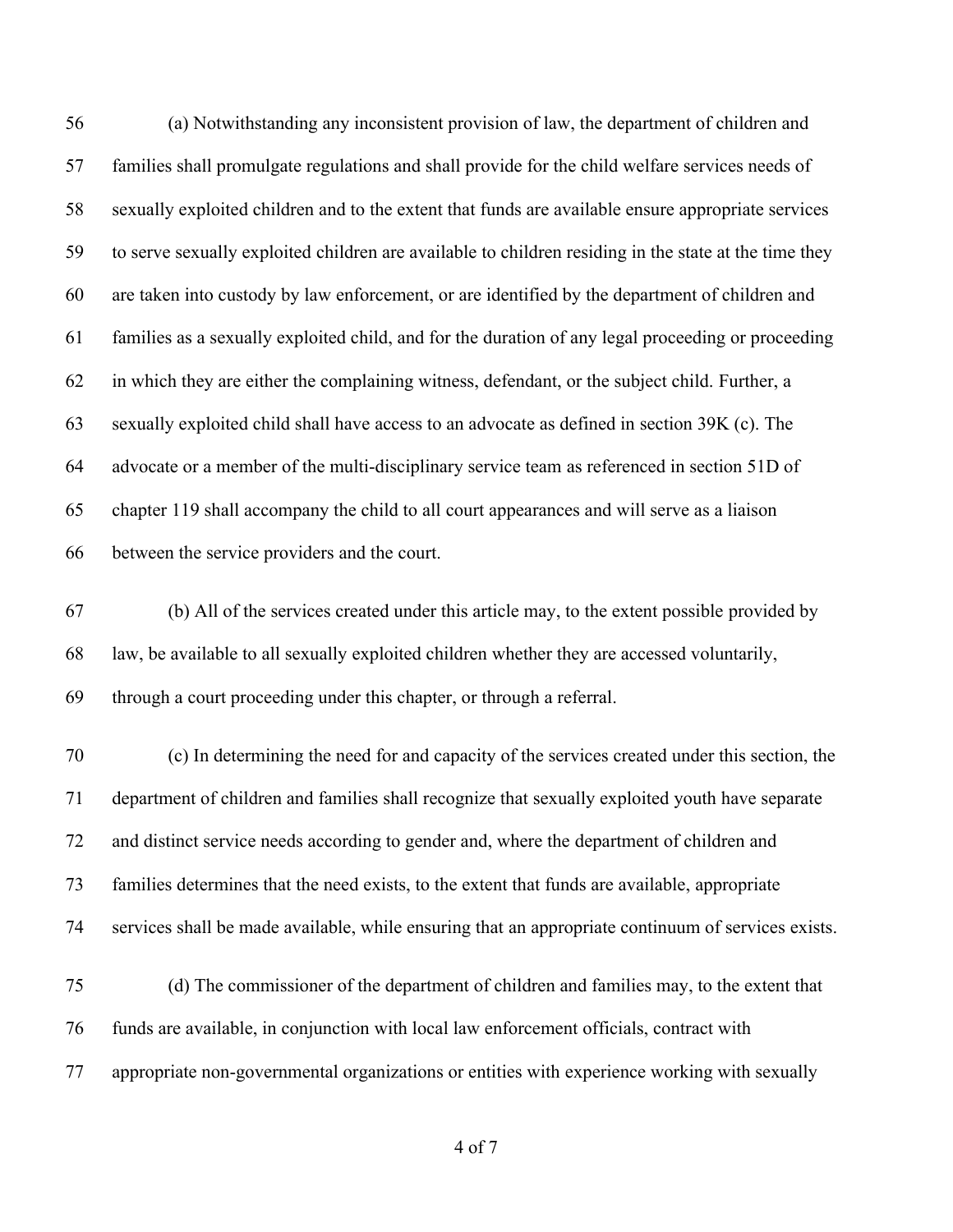exploited children to train law enforcement officials who are likely to encounter sexually exploited children in the course of their law enforcement duties on the provisions of this section and how to identify and obtain appropriate services for sexually exploited children. The department of children and families shall assist in obtaining any available funds for the purposes of conducting law enforcement training from the federal justice department and/or the office of 83 juvenile justice and delinquency prevention.

 SECTION 4. Chapter 119 section 51A(a), as so appearing, is hereby amended by removing the word "or" following the words: neglect, including malnutrition; and by inserting 86 the words ": or (iv) being a 'sexually exploited child' as defined in section  $39K(a)$  of this chapter" after the following words: physical dependence upon an addictive drug upon birth.

 SECTION 5. Chapter 119 section 21, as so appearing, is hereby amended by inserting the words "; or (e) violates the provisions of chapter 272 sections 53A(a); 4A; 53(a) of The General Laws" after the following words: willfully fails to attend school for more than 8 school days in a quarter.

 SECTION 6. Chapter 119 section 51B (k) (3), as so appearing, is hereby amended by inserting the words "; or appears to be a 'sexually exploited child' as defined in section 39K(a) of this chapter" after the words "chapter 272;"

 SECTION 7. Chapter 119 section 51B (a), as so appearing, is hereby amended by inserting the words "provided, however, that a report that a child who appears to be a 'sexually exploited child' as defined in section 39K(a) of this chapter shall be investigated without regard to whether the child is living with a parent or guardian or other caretaker or not" after the words "home environment"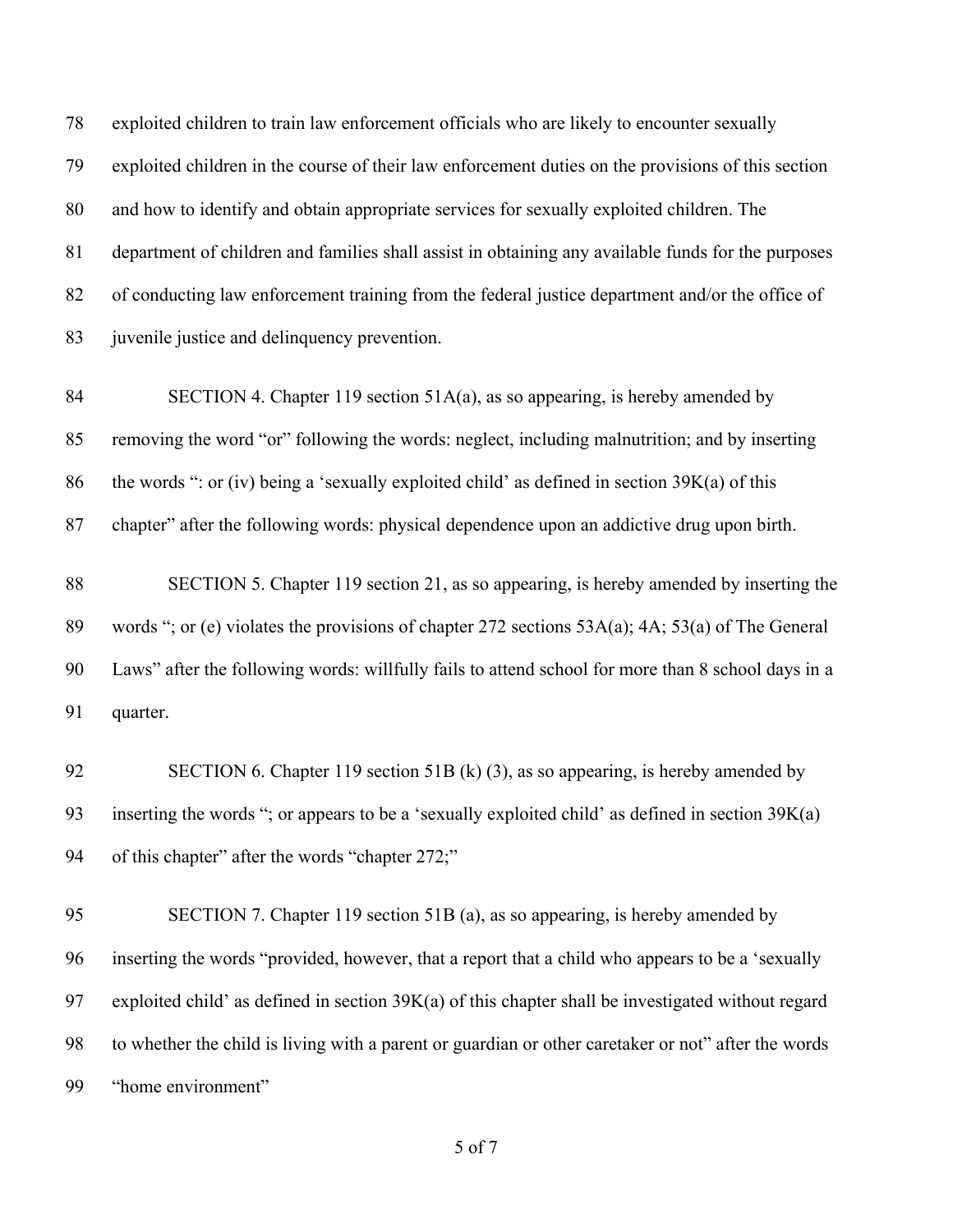| 100 | SECTION 8. Chapter 119 section 51B (g), as so appearing, is hereby amended by                          |
|-----|--------------------------------------------------------------------------------------------------------|
| 101 | inserting the words "provided, however, that a child who appears to be a 'sexually exploited           |
| 102 | child' as defined in section $39K(a)$ of this chapter shall be offered appropriate services to         |
| 103 | safeguard his or her welfare" after the following words: "whenever possible."                          |
| 104 | SECTION 9. Chapter 119 section 51B (g), as so appearing, is hereby amended by                          |
| 105 | inserting the words "If the child who appears to be a 'sexually exploited child' as defined in         |
| 106 | section 39K(a) of this chapter shall decline the services, or is unable or unwilling to participate in |
| 107 | the services offered, then the department or any person may file a care and protection petition        |
| 108 | under section 24 or a child in need of services petition." after the following words: "section 24."    |
| 109 | SECTION 10. Section 51D of Chapter 119 as so appearing is hereby amended by                            |
| 110 | inserting after the third paragraph the following paragraph:                                           |
| 111 | For 51A reports specifically involving a sexually exploited child as defined in Section                |
| 112 | 39K (a), the multi-disciplinary service team shall consist of a team of professionals trained or       |
| 113 | otherwise experienced and qualified to assess the needs of sexually exploited children. The team       |
| 114 | shall consist of at least the following: a police officer or designee of the Police Department, a      |
| 115 | representative from the department of children and families, a representative of the appropriate       |
| 116 | district attorney's office and a social service provider. The team shall also include a medical        |
| 117 | professional and mental health professional when necessary.                                            |
| 118 | Section 11. Section 51D of Chapter 119 as so appearing is hereby amended by inserting                  |
| 119 | after the fifth paragraph the following paragraph:                                                     |
| 120 | For 51B reports specifically involving a sexually exploited child as defined in Section                |
| 121 | 39K (a), the purpose of the multi-disciplinary service team shall be to determine whether the          |